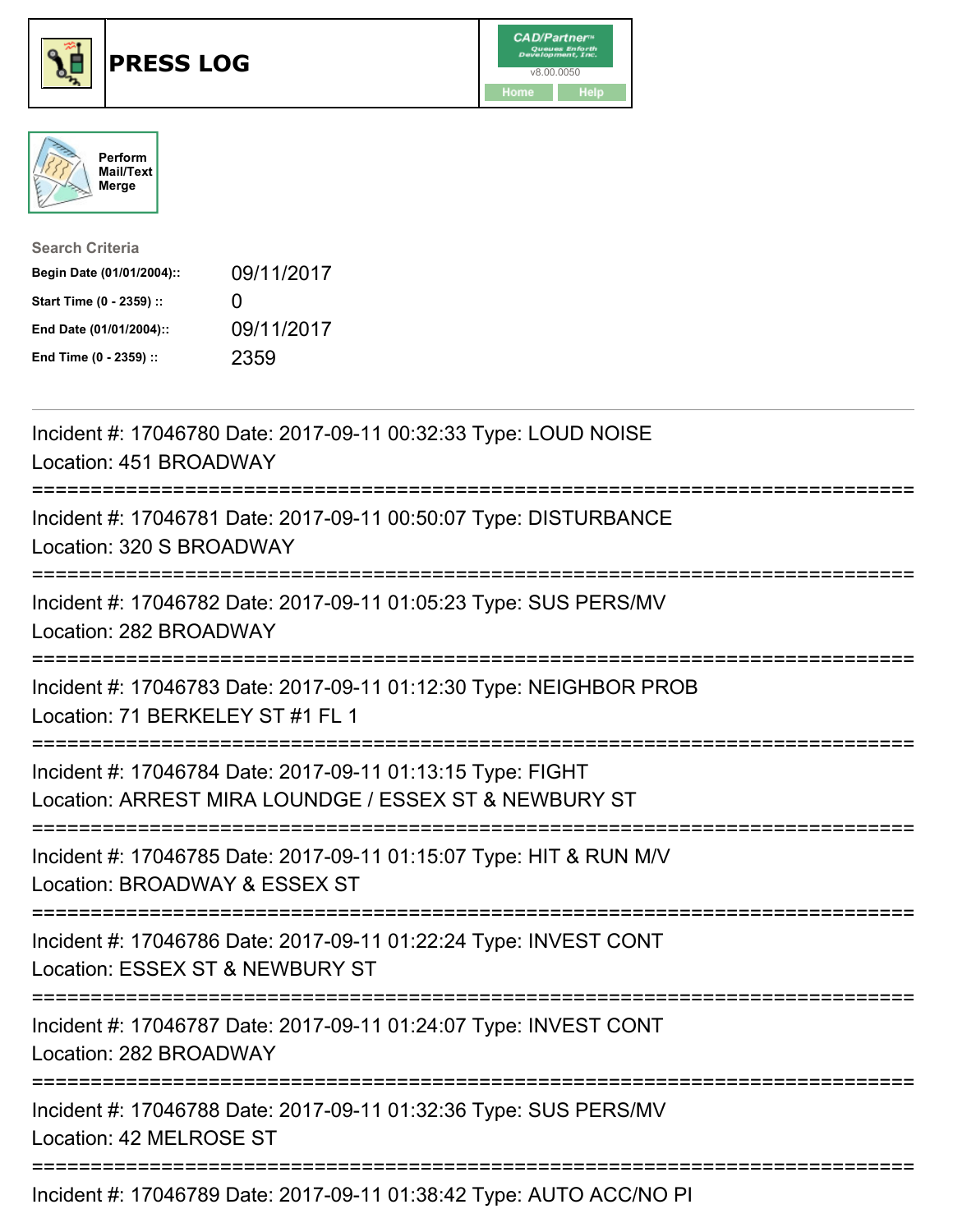| Location: TOW / 62 HAVERHILL ST                                                                             |
|-------------------------------------------------------------------------------------------------------------|
| Incident #: 17046790 Date: 2017-09-11 01:40:48 Type: NOISE ORD<br>Location: 393 LOWELL ST FL 3              |
| Incident #: 17046791 Date: 2017-09-11 01:42:14 Type: SHOTS FIRED<br>Location: 102 ESSEX ST                  |
| Incident #: 17046792 Date: 2017-09-11 02:05:23 Type: NOISE ORD<br>Location: FRANKLIN ST & HAVERHILL ST      |
| Incident #: 17046793 Date: 2017-09-11 02:31:42 Type: M/V STOP<br>Location: TOW / ESSEX ST & LAWRENCE ST     |
| Incident #: 17046794 Date: 2017-09-11 02:35:58 Type: M/V STOP<br>Location: ESSEX ST & UNION ST              |
| Incident #: 17046795 Date: 2017-09-11 02:37:52 Type: M/V STOP<br>Location: LEBANON ST & WHITE ST            |
| Incident #: 17046796 Date: 2017-09-11 02:40:34 Type: SUS PERS/MV<br>Location: 118 S UNION ST                |
| Incident #: 17046797 Date: 2017-09-11 02:45:41 Type: INVEST CONT<br>Location: METHUEN MASS / 185 BROADWAY   |
| Incident #: 17046798 Date: 2017-09-11 02:49:07 Type: LARCENY/ATTMEPT<br>Location: 101 SPRINGFIELD ST        |
| Incident #: 17046799 Date: 2017-09-11 02:55:12 Type: NOISE ORD<br>Location: 393 LOWELL ST FL 3              |
| Incident #: 17046800 Date: 2017-09-11 02:55:12 Type: M/V STOP<br>Location: 2 APPLETON ST                    |
| Incident #: 17046801 Date: 2017-09-11 03:01:53 Type: M/V STOP<br>Location: TOW / 196 LAWRENCE ST            |
| Incident #: 17046802 Date: 2017-09-11 04:01:27 Type: TOW OF M/V<br>Location: TRESPASS / 17 CAMELLA TEOLI WY |
| Incident #: 17046803 Date: 2017-09-11 04:33:37 Type: TOW OF M/V                                             |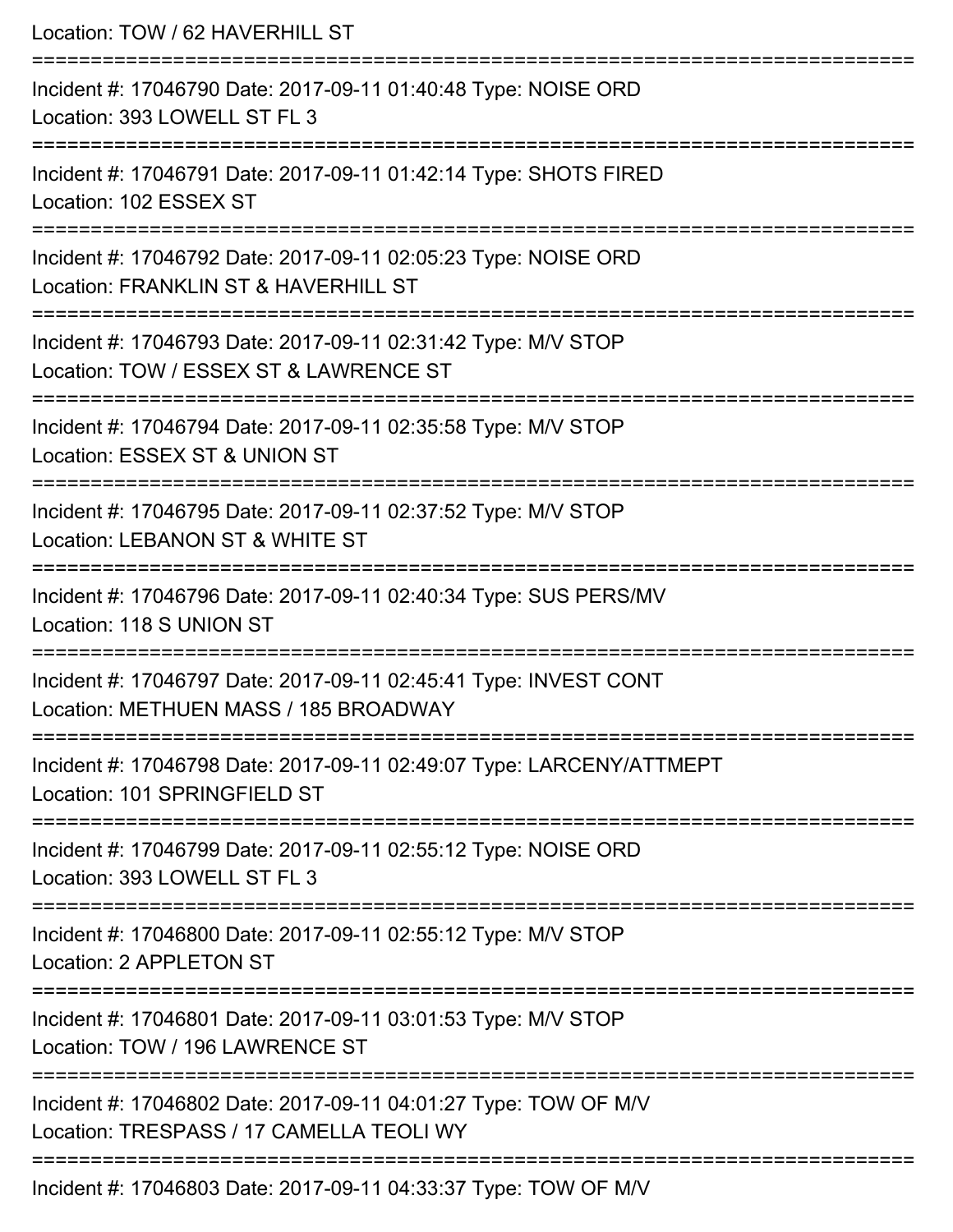| Incident #: 17046804 Date: 2017-09-11 06:26:49 Type: ALARM/BURG<br>Location: ESPERANZA ACADEMY / 198 GARDEN ST            |
|---------------------------------------------------------------------------------------------------------------------------|
| Incident #: 17046805 Date: 2017-09-11 07:23:37 Type: M/V STOP<br>Location: 205 BROADWAY                                   |
| Incident #: 17046806 Date: 2017-09-11 07:24:36 Type: PARK & WALK<br>Location: BRADFORD ST & BROADWAY                      |
| Incident #: 17046807 Date: 2017-09-11 07:42:54 Type: SEX OFF PROG<br>Location: AMESBURY ST & COMMON ST                    |
| Incident #: 17046808 Date: 2017-09-11 08:02:16 Type: MV/BLOCKING<br>Location: 98 WATER ST<br>---------------------------- |
| Incident #: 17046809 Date: 2017-09-11 08:10:33 Type: SUS PERS/MV<br>Location: CARLOS AUTO REPAIR / 83 JACKSON ST          |
| Incident #: 17046810 Date: 2017-09-11 08:19:17 Type: MAL DAMAGE<br>Location: BEACON AV & BEACON ST                        |
| Incident #: 17046811 Date: 2017-09-11 08:21:01 Type: M/V STOP<br>Location: ABBOTT ST & S UNION ST                         |
| Incident #: 17046812 Date: 2017-09-11 08:23:47 Type: TOW/REPOSSED<br>Location: 33 JUNIPER ST                              |
| Incident #: 17046813 Date: 2017-09-11 08:43:38 Type: INVEST CONT<br>Location: 60 ISLAND ST                                |
| Incident #: 17046814 Date: 2017-09-11 09:12:51 Type: TOW OF M/V<br>Location: 201 FARNHAM ST                               |
| Incident #: 17046815 Date: 2017-09-11 09:16:39 Type: ALARM/HOLD<br>Location: TD BANKNORTH MA / 450 ESSEX ST               |
| Incident #: 17046816 Date: 2017-09-11 09:26:16 Type: INVEST CONT<br>Location: MANN ST & WESLEY ST                         |
| Incident #: 17046818 Date: 2017-09-11 09:36:25 Type: KEEP PEACE                                                           |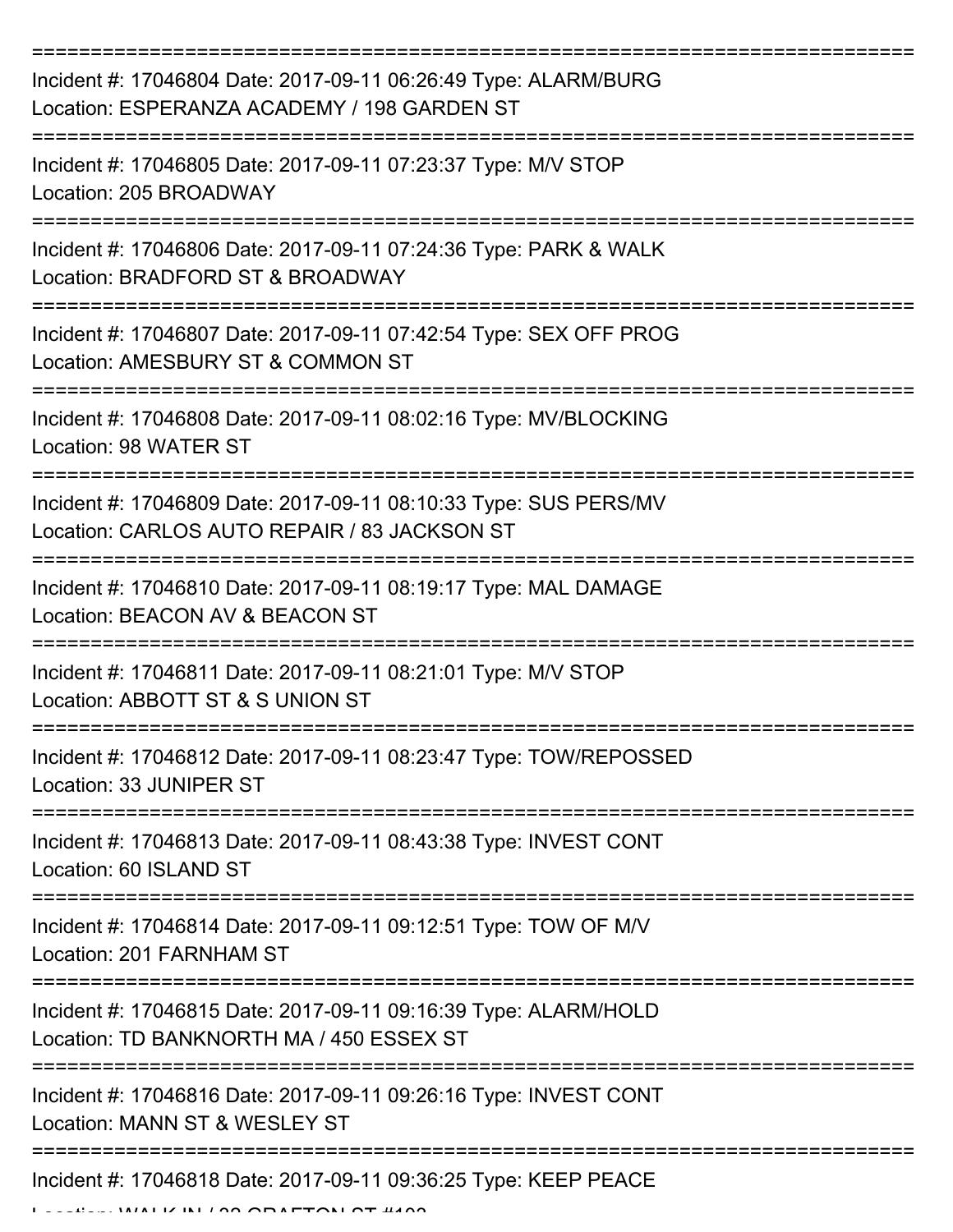| Incident #: 17046817 Date: 2017-09-11 09:37:12 Type: M/V STOP<br>Location: WACHUSETTS AV & W LOWELL ST              |
|---------------------------------------------------------------------------------------------------------------------|
| Incident #: 17046819 Date: 2017-09-11 09:51:30 Type: ALARM/BURG<br>Location: BROTHERS PIZZA / 145 LAWRENCE ST       |
| Incident #: 17046822 Date: 2017-09-11 09:59:56 Type: BUILDING CHK<br>Location: 53 1/2 CEDAR ST                      |
| Incident #: 17046820 Date: 2017-09-11 10:00:18 Type: TOW OF M/V<br>Location: 3VF411 / 28 MAGNOLIA ST                |
| Incident #: 17046821 Date: 2017-09-11 10:00:23 Type: 209A/SERVE<br>Location: 356 JACKSON ST                         |
| Incident #: 17046823 Date: 2017-09-11 10:10:57 Type: 209A/SERVE<br>Location: 353 ELM ST                             |
| Incident #: 17046824 Date: 2017-09-11 10:12:56 Type: PARK & WALK<br>Location: BRADFORD ST & BROADWAY                |
| Incident #: 17046825 Date: 2017-09-11 10:19:49 Type: M/V STOP<br>Location: 270 HAMPSHIRF ST                         |
| Incident #: 17046826 Date: 2017-09-11 10:24:28 Type: A&B PAST<br>Location: LAWRENCE GENERAL HOSPITAL / 1 GENERAL ST |
| Incident #: 17046827 Date: 2017-09-11 10:28:24 Type: 209A/SERVE<br>Location: 46 TEWKSBURY ST                        |
| Incident #: 17046828 Date: 2017-09-11 10:32:25 Type: SUS PERS/MV<br>Location: 18 LEEDS TER                          |
| Incident #: 17046829 Date: 2017-09-11 10:35:26 Type: M/V STOP<br>Location: BROADWAY & LOWELL ST                     |
| Incident #: 17046830 Date: 2017-09-11 10:35:43 Type: MAL DAMAGE<br>Location: 15 NELSON ST #1 FL 1                   |
| Incident #: 17046831 Date: 2017-09-11 10:36:35 Type: M/V STOP                                                       |

Location: BROADWAY & LOWELL ST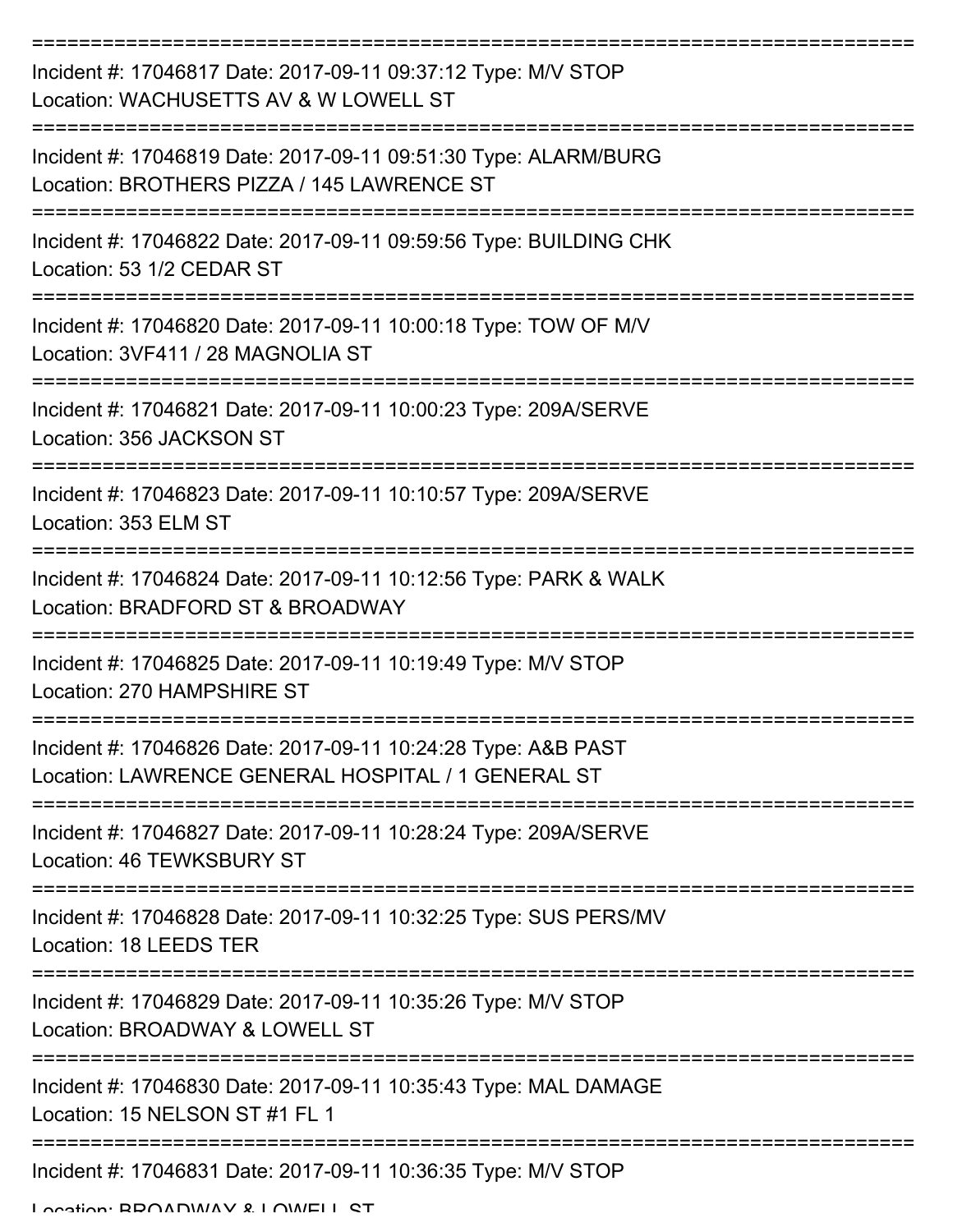| Incident #: 17046832 Date: 2017-09-11 10:38:56 Type: M/V STOP<br>Location: 47 BRADFORD ST              |
|--------------------------------------------------------------------------------------------------------|
| Incident #: 17046833 Date: 2017-09-11 10:42:20 Type: M/V STOP<br>Location: 25 LOGAN ST                 |
| Incident #: 17046834 Date: 2017-09-11 10:44:36 Type: RECOV/STOL/MV<br>Location: 274 BROADWAY           |
| Incident #: 17046835 Date: 2017-09-11 10:44:44 Type: AUTO ACC/UNK PI<br>Location: 24 COMMON ST         |
| Incident #: 17046836 Date: 2017-09-11 10:48:12 Type: M/V STOP<br>Location: 188 BROADWAY                |
| Incident #: 17046837 Date: 2017-09-11 10:50:05 Type: M/V STOP<br>Location: BROADWAY & LOWELL ST        |
| Incident #: 17046838 Date: 2017-09-11 10:51:26 Type: 209A/SERVE<br>Location: 123 OSGOOD ST             |
| Incident #: 17046839 Date: 2017-09-11 10:52:16 Type: SPECIAL CHECK<br>Location: OSGOOD ST              |
| Incident #: 17046840 Date: 2017-09-11 10:54:23 Type: M/V STOP<br>Location: 188 BROADWAY                |
| Incident #: 17046841 Date: 2017-09-11 10:56:56 Type: FRAUD<br>Location: 90 LOWELL ST                   |
| Incident #: 17046842 Date: 2017-09-11 11:01:44 Type: DEATH SUDDEN<br>Location: 218-220 PARK ST FL 4    |
| Incident #: 17046843 Date: 2017-09-11 11:14:33 Type: SUICIDE ATTEMPT<br>Location: 110 CROSS ST FL 2NDF |
| Incident #: 17046845 Date: 2017-09-11 11:26:50 Type: DEATH SUDDEN<br>Location: 319 SALEM ST #D FL 2    |
| Incident #: 17046844 Date: 2017-09-11 11:27:23 Type: IDENTITY THEFT<br>Location: 90 LOWELL ST          |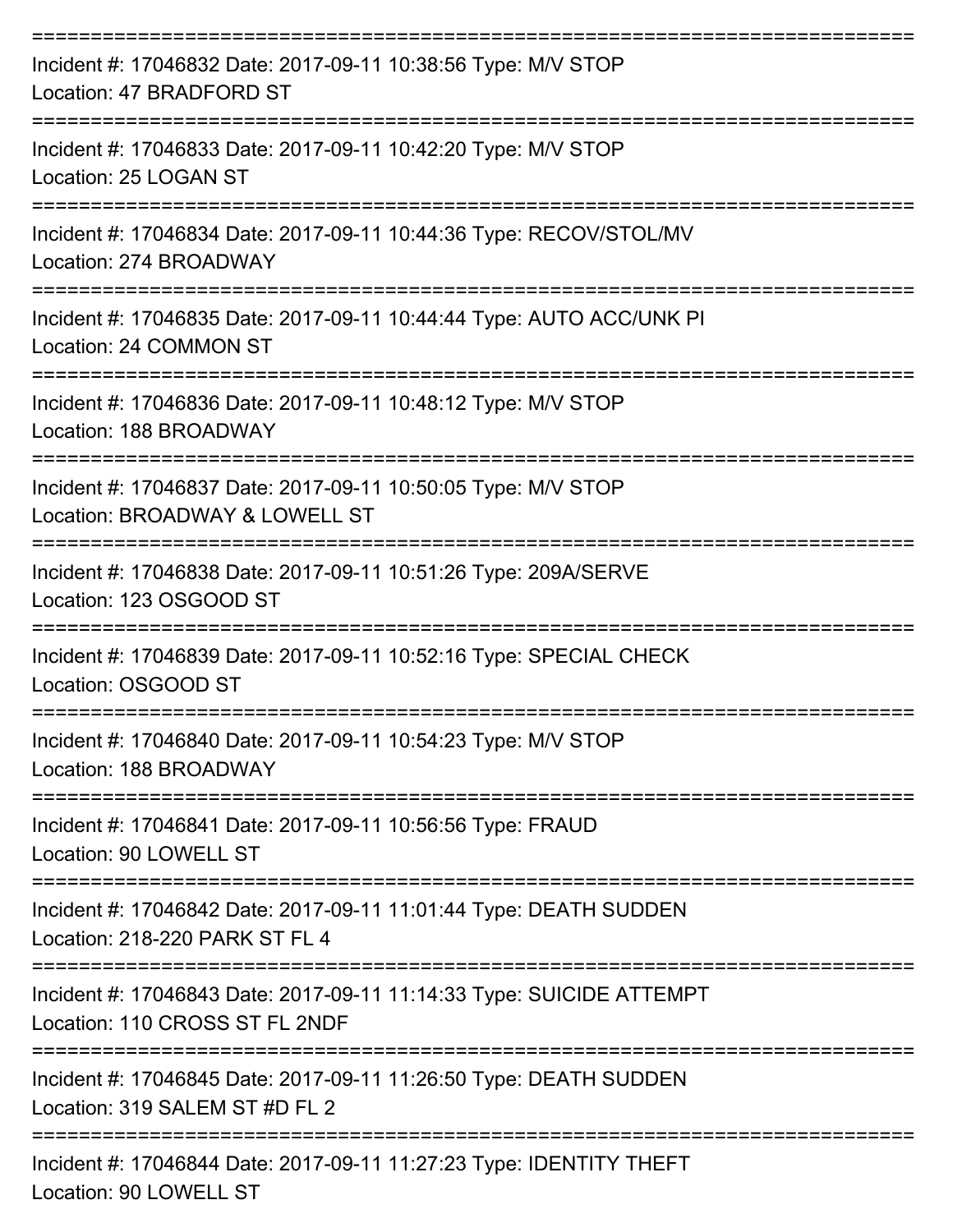| Incident #: 17046846 Date: 2017-09-11 11:34:31 Type: M/V STOP<br>Location: 197 PROSPECT ST                                 |
|----------------------------------------------------------------------------------------------------------------------------|
| Incident #: 17046847 Date: 2017-09-11 11:35:15 Type: ALARM/BURG<br>Location: 361 HOWARD ST                                 |
| Incident #: 17046848 Date: 2017-09-11 11:44:10 Type: AUTO ACC/NO PI<br>Location: LAWRENCE LAUNDRY CENTER / 298 LAWRENCE ST |
| Incident #: 17046849 Date: 2017-09-11 11:47:34 Type: DISTURBANCE<br>Location: DONUTS / 123 LAWRENCE ST                     |
| Incident #: 17046850 Date: 2017-09-11 11:52:15 Type: SPECIAL CHECK<br><b>Location: BOWDOIN ST</b>                          |
| Incident #: 17046851 Date: 2017-09-11 11:59:25 Type: WARRANT SERVE<br>Location: 90 LOWELL ST                               |
| Incident #: 17046852 Date: 2017-09-11 12:01:16 Type: DISTURBANCE<br>Location: 2 APPLETON ST                                |
| Incident #: 17046853 Date: 2017-09-11 12:07:46 Type: CK WELL BEING<br>Location: 108 WARWICK ST                             |
| Incident #: 17046854 Date: 2017-09-11 12:11:51 Type: DRUG OVERDOSE<br>Location: ERVING AV & SARATOGA ST                    |
| Incident #: 17046855 Date: 2017-09-11 12:18:52 Type: MAL DAMAGE<br>Location: 23 JORDAN ST #1 FL 1                          |
| Incident #: 17046856 Date: 2017-09-11 12:20:22 Type: FRAUD<br>Location: 90 LOWELL ST                                       |
| Incident #: 17046857 Date: 2017-09-11 12:26:41 Type: DISTURBANCE<br>Location: CHESTNUT ST & LAWRENCE ST                    |
| Incident #: 17046858 Date: 2017-09-11 12:36:25 Type: TRESPASSING<br>Location: 102 BROADWAY                                 |
| Incident #: 17046859 Date: 2017-09-11 12:46:31 Type: ASSSIT OTHER PD<br>Location: 61 EVERETT ST                            |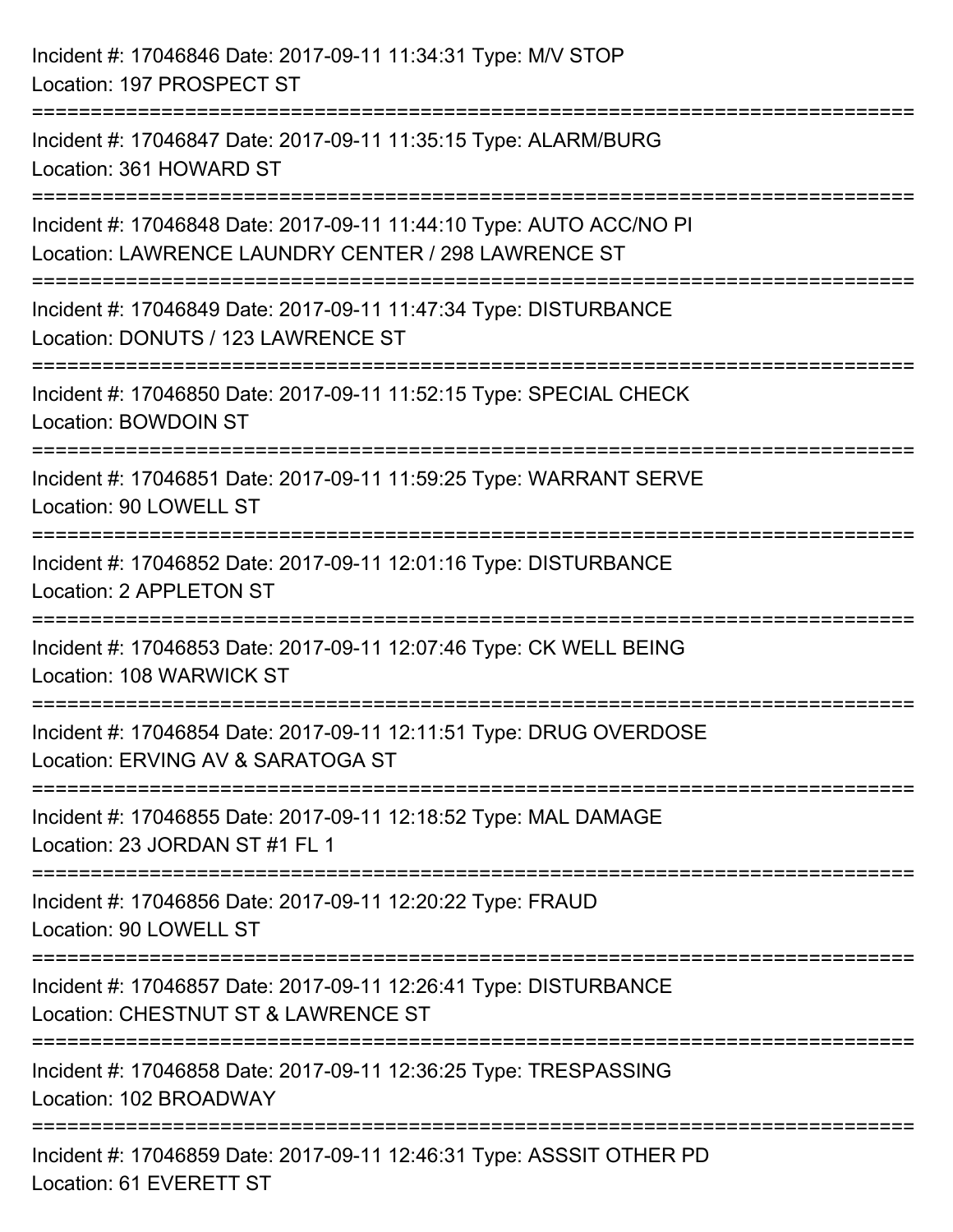| Incident #: 17046860 Date: 2017-09-11 12:48:06 Type: SPECIAL CHECK<br>Location: 62 JEFFERSON RD                                                 |
|-------------------------------------------------------------------------------------------------------------------------------------------------|
| Incident #: 17046861 Date: 2017-09-11 13:02:37 Type: A&B PAST<br>Location: 7C SUMMER ST                                                         |
| Incident #: 17046862 Date: 2017-09-11 13:08:16 Type: MISSING PERS<br>Location: 555 HAVERHILL ST                                                 |
| Incident #: 17046863 Date: 2017-09-11 13:15:11 Type: INVEST CONT<br>Location: 58 MYRTLE ST                                                      |
| Incident #: 17046865 Date: 2017-09-11 13:19:50 Type: SEX OFFENDER<br>Location: 90 LOWELL ST                                                     |
| Incident #: 17046864 Date: 2017-09-11 13:20:21 Type: AUTO ACC/NO PI<br>Location: BURGER KING / 187 BROADWAY<br>:=============================== |
| Incident #: 17046866 Date: 2017-09-11 13:22:02 Type: M/V STOP<br>Location: FALMOUTH ST & S UNION ST                                             |
| Incident #: 17046867 Date: 2017-09-11 13:26:42 Type: INVEST CONT<br>Location: 18 LEA ST                                                         |
| Incident #: 17046868 Date: 2017-09-11 13:29:07 Type: M/V STOP<br>Location: WOODLAND                                                             |
| Incident #: 17046869 Date: 2017-09-11 13:29:48 Type: M/V STOP<br>Location: S UNION ST & SALEM ST                                                |
| Incident #: 17046870 Date: 2017-09-11 13:31:56 Type: INVEST CONT<br>Location: 19 DOYLE ST                                                       |
| Incident #: 17046872 Date: 2017-09-11 13:40:02 Type: SUS PERS/MV<br>Location: 220 BRUCE ST                                                      |
| Incident #: 17046871 Date: 2017-09-11 13:40:41 Type: INVEST CONT<br><b>Location: DANA ST</b>                                                    |
| Incident #: 17046873 Date: 2017-09-11 13:43:13 Type: THREATS<br>Location: MIGALIS CONTRACTING. / 289 ESSEX ST                                   |

===========================================================================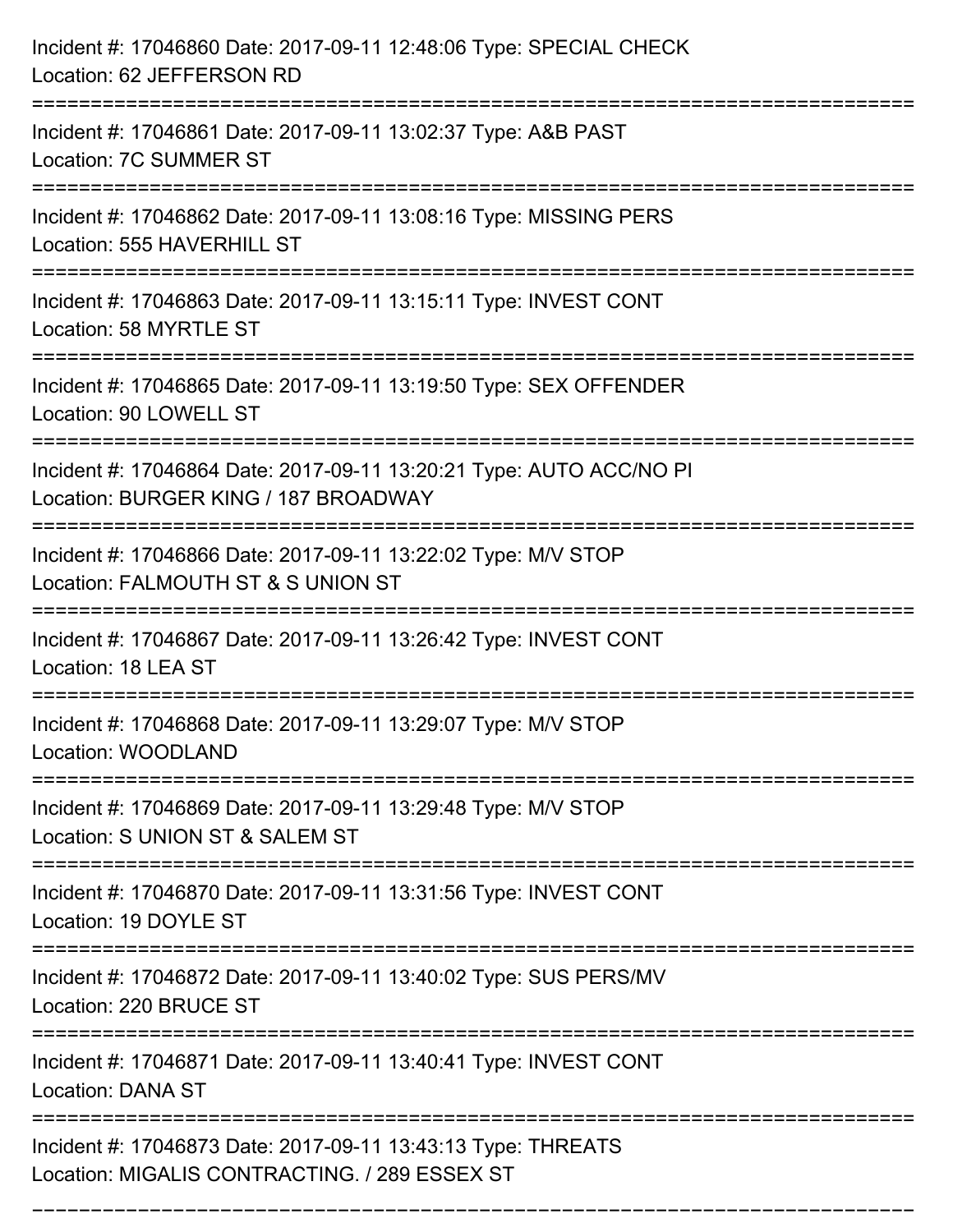| Incident #: 17046874 Date: 2017-09-11 13:45:44 Type: MEDIC SUPPORT<br>Location: 218 PARK ST                                                                                                    |
|------------------------------------------------------------------------------------------------------------------------------------------------------------------------------------------------|
| Incident #: 17046877 Date: 2017-09-11 14:04:00 Type: AUTO ACC/NO PI<br>Location: ELKS LODGE / 652 ANDOVER ST                                                                                   |
| Incident #: 17046875 Date: 2017-09-11 14:05:35 Type: M/V STOP<br>Location: APPLETON ST & ESSEX ST<br>:===================================                                                      |
| Incident #: 17046876 Date: 2017-09-11 14:08:22 Type: AUTO ACC/NO PI<br>Location: FITZ ST & LAWRENCE ST                                                                                         |
| Incident #: 17046878 Date: 2017-09-11 14:08:59 Type: FRAUD<br>Location: 164 UNION ST                                                                                                           |
| Incident #: 17046879 Date: 2017-09-11 14:22:05 Type: SPECIAL CHECK<br>Location: BOWDOIN ST & CLIFTON ST                                                                                        |
| Incident #: 17046880 Date: 2017-09-11 14:26:19 Type: M/V STOP<br>Location: 8 SARATOGA TER<br>================================                                                                  |
| Incident #: 17046881 Date: 2017-09-11 14:28:11 Type: ROBBERY PROG<br>Location: 150 LAWRENCE ST                                                                                                 |
| Incident #: 17046882 Date: 2017-09-11 14:36:25 Type: HIT & RUN M/V<br>Location: 107 GREENWOOD ST                                                                                               |
| Incident #: 17046883 Date: 2017-09-11 14:43:58 Type: TOW OF M/V<br>Location: CO S38260 / HAMPSHIRE ST & LAWRENCE ST<br>===================================<br>-------------------------------- |
| Incident #: 17046884 Date: 2017-09-11 14:47:41 Type: COURT DOC SERVE<br>Location: 55 FARNHAM ST                                                                                                |
| Incident #: 17046886 Date: 2017-09-11 14:48:20 Type: 209A/VIOLATION<br><b>Location: HAVERHILL ST</b>                                                                                           |
| Incident #: 17046885 Date: 2017-09-11 14:48:45 Type: TOW/REPOSSED<br>Location: 78 AMESBURY ST                                                                                                  |
| Incident #: 17046887 Date: 2017-09-11 14:55:43 Type: M/V STOP<br>Location: BROADWAY & MANCHESTER ST                                                                                            |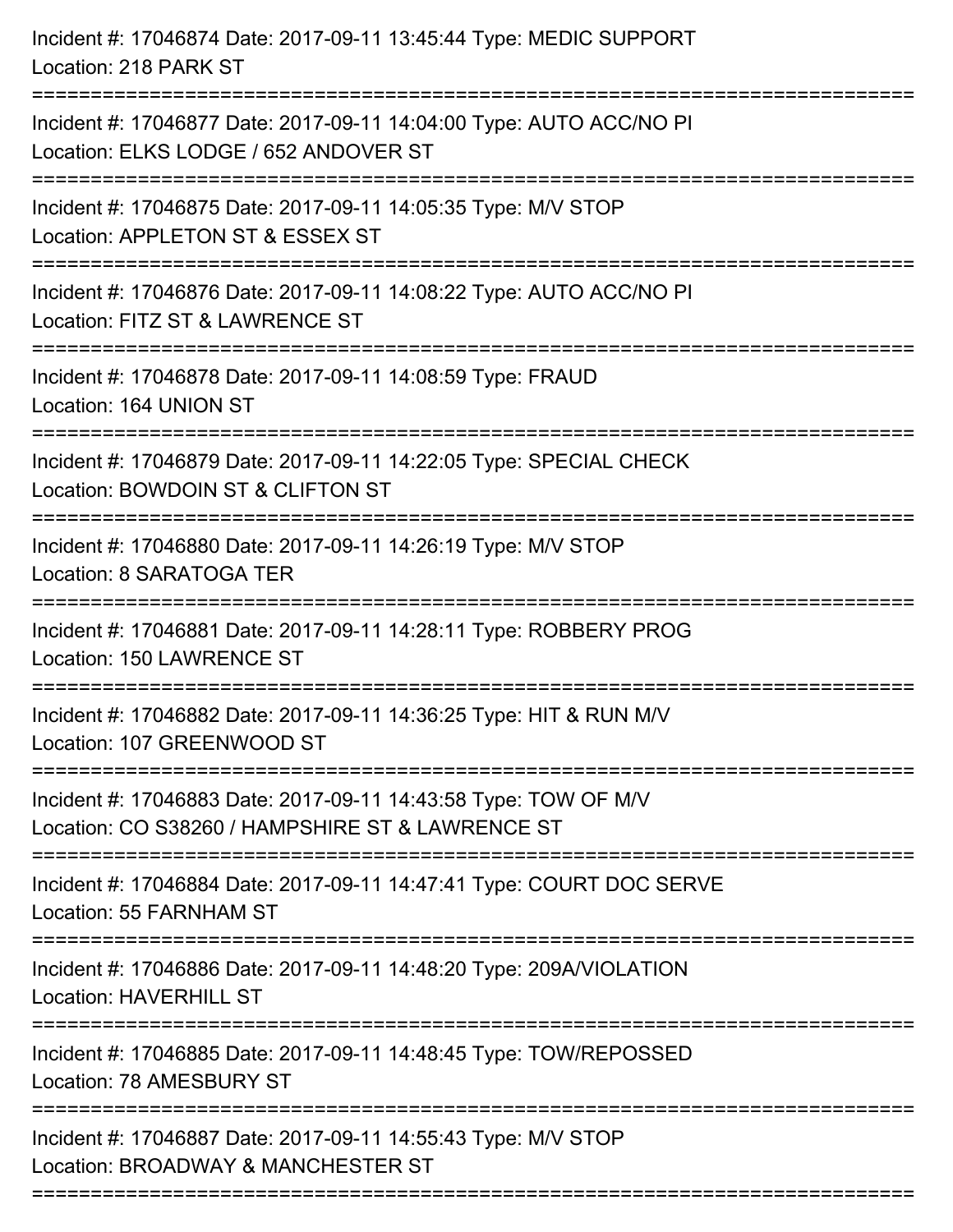Location: 7C SUMMER ST

| Incident #: 17046889 Date: 2017-09-11 15:05:47 Type: MAN DOWN<br>Location: EVERETT ST & SANBORN ST                        |
|---------------------------------------------------------------------------------------------------------------------------|
| Incident #: 17046890 Date: 2017-09-11 15:11:02 Type: TOW OF M/V<br>Location: 324 BROADWAY                                 |
| Incident #: 17046891 Date: 2017-09-11 15:13:54 Type: DRUG VIO<br><b>Location: MARSTON ST</b>                              |
| Incident #: 17046892 Date: 2017-09-11 15:22:23 Type: B&E/PAST<br>Location: 19 HUDSON AV FL 2                              |
| Incident #: 17046893 Date: 2017-09-11 15:47:38 Type: TOW OF M/V<br>Location: 61 BRADFORD ST                               |
| Incident #: 17046894 Date: 2017-09-11 15:57:09 Type: TOW OF M/V<br>Location: 7EV764 / DORCHESTER ST & WINTHROP AV         |
| Incident #: 17046895 Date: 2017-09-11 16:00:39 Type: M/V STOP<br>Location: 28 HANCOCK ST                                  |
| Incident #: 17046896 Date: 2017-09-11 16:03:10 Type: AUTO ACC/NO PI<br>Location: 15 WASHINGTON ST                         |
| =================<br>Incident #: 17046897 Date: 2017-09-11 16:08:27 Type: ANIMAL COMPL<br>Location: MELROSE ST & WATER ST |
| Incident #: 17046898 Date: 2017-09-11 16:18:50 Type: HIT & RUN M/V<br><b>Location: METHUEN ST</b>                         |
| Incident #: 17046899 Date: 2017-09-11 16:25:21 Type: NOISE ORD<br><b>Location: DOYLE ST</b>                               |
| =====================<br>Incident #: 17046900 Date: 2017-09-11 16:26:33 Type: TOW OF M/V<br>Location: 10 MAPLE ST         |
| Incident #: 17046901 Date: 2017-09-11 16:26:43 Type: NOISE ORD<br>Location: 97 MARBLE AV                                  |
|                                                                                                                           |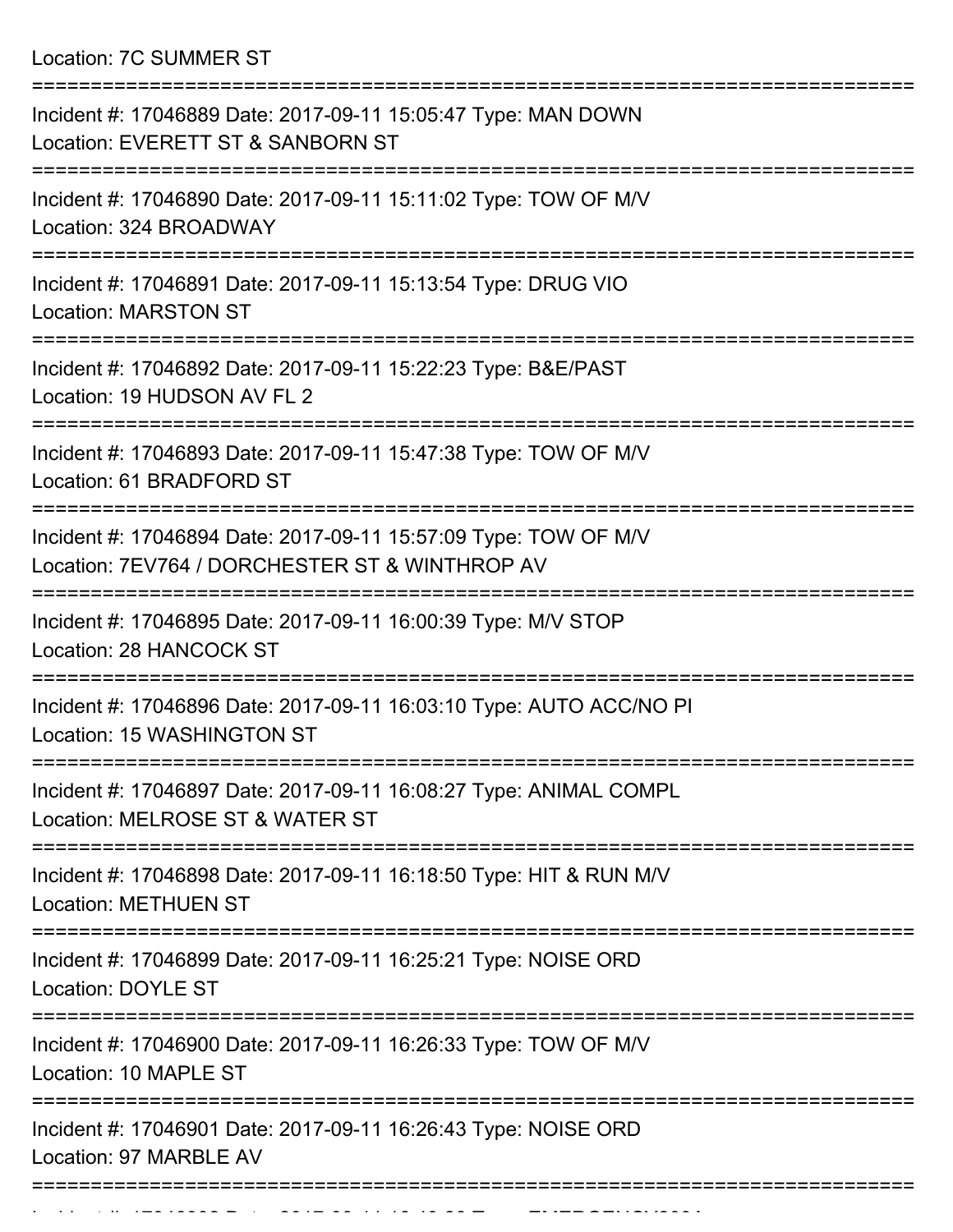Location: 510 LOWELL ST =========================================================================== Incident #: 17046903 Date: 2017-09-11 16:45:13 Type: MV/BLOCKING Location: WATER ST =========================================================================== Incident #: 17046904 Date: 2017-09-11 16:59:34 Type: STOL/MV/PAS Location: GILBERT ST =========================================================================== Incident #: 17046905 Date: 2017-09-11 17:01:46 Type: THREATS Location: 200 COMMON ST =========================================================================== Incident #: 17046906 Date: 2017-09-11 17:18:36 Type: SHOPLIFTING Location: MARKET BASKET / 700 ESSEX ST =========================================================================== Incident #: 17046907 Date: 2017-09-11 17:25:50 Type: M/V STOP Location: BROADWAY & CONCORD ST =========================================================================== Incident #: 17046908 Date: 2017-09-11 17:27:06 Type: M/V STOP Location: AUBURN ST & HAMPSHIRE ST =========================================================================== Incident #: 17046909 Date: 2017-09-11 17:28:22 Type: M/V STOP Location: BROADWAY & LOWELL ST =========================================================================== Incident #: 17046910 Date: 2017-09-11 17:33:15 Type: KEEP PEACE Location: 594 ANDOVER ST =========================================================================== Incident #: 17046911 Date: 2017-09-11 17:36:04 Type: MUTUAL AID Location: WALK IN WALK IN / 681 ESSEX ST & BLD3 UNIT 6 =========================================================================== Incident #: 17046912 Date: 2017-09-11 17:39:18 Type: HARASSMENT Location: WALK IN WALK IN / 133 FARNHAM ST =========================================================================== Incident #: 17046913 Date: 2017-09-11 17:52:12 Type: M/V STOP Location: LAWRENCE ST & PARK ST =========================================================================== Incident #: 17046914 Date: 2017-09-11 17:58:30 Type: MISSING PERS Location: 70 N PARISH RD =========================================================================== Incident #: 17046915 Date: 2017-09-11 17:59:55 Type: M/V STOP Location: BROADWAY & TREMONT ST

===================================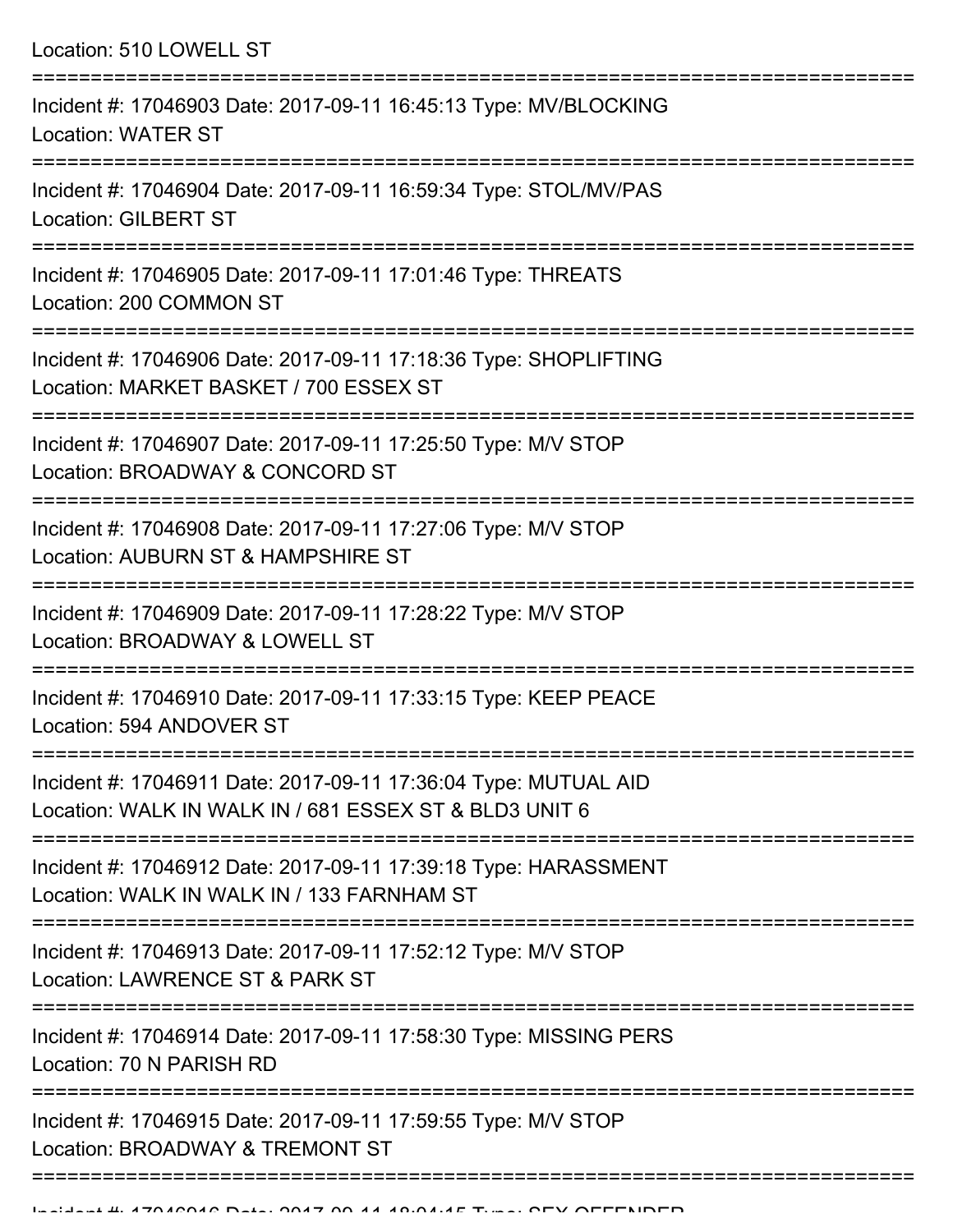| Location: 90 LOWELL ST                                                                                                                   |
|------------------------------------------------------------------------------------------------------------------------------------------|
| Incident #: 17046917 Date: 2017-09-11 18:13:52 Type: THREATS<br>Location: 9 EASTON ST                                                    |
| Incident #: 17046918 Date: 2017-09-11 18:18:26 Type: ALARM/BURG<br>Location: 92 BROADWAY                                                 |
| Incident #: 17046919 Date: 2017-09-11 18:29:21 Type: LARCENY/PAST<br>Location: 75 SHAWSHEEN RD FL 3                                      |
| Incident #: 17046921 Date: 2017-09-11 18:38:31 Type: SUS PERS/MV<br>Location: 131 BROOKFIELD ST FL 1                                     |
| Incident #: 17046920 Date: 2017-09-11 18:38:43 Type: M/V STOP<br>Location: BROADWAY & LOWELL ST<br>===================================== |
| Incident #: 17046922 Date: 2017-09-11 18:39:58 Type: DISTURBANCE<br>Location: 131 SPRINGFIELD ST                                         |
| Incident #: 17046923 Date: 2017-09-11 18:41:02 Type: M/V STOP<br>Location: BROADWAY & LOWELL ST                                          |
| Incident #: 17046924 Date: 2017-09-11 18:42:24 Type: M/V STOP<br>Location: BROADWAY & LOWELL ST                                          |
| Incident #: 17046925 Date: 2017-09-11 18:48:46 Type: GENERAL SERV<br>Location: 197 PROSPECT ST FL 1                                      |
| Incident #: 17046926 Date: 2017-09-11 19:10:14 Type: GENERAL SERV<br>Location: 46 DUCKETT AV #38-2                                       |
| Incident #: 17046927 Date: 2017-09-11 19:11:47 Type: KEEP PEACE<br>Location: 594 ANDOVER ST                                              |
| Incident #: 17046928 Date: 2017-09-11 19:23:56 Type: DISTURBANCE<br>Location: 168 PARKER ST                                              |
| Incident #: 17046929 Date: 2017-09-11 19:42:47 Type: SHOTS FIRED<br>Location: 290 PARK ST                                                |

Incident #: 17046930 Date: 2017-09-11 19:56:29 Type: KEEP PEACE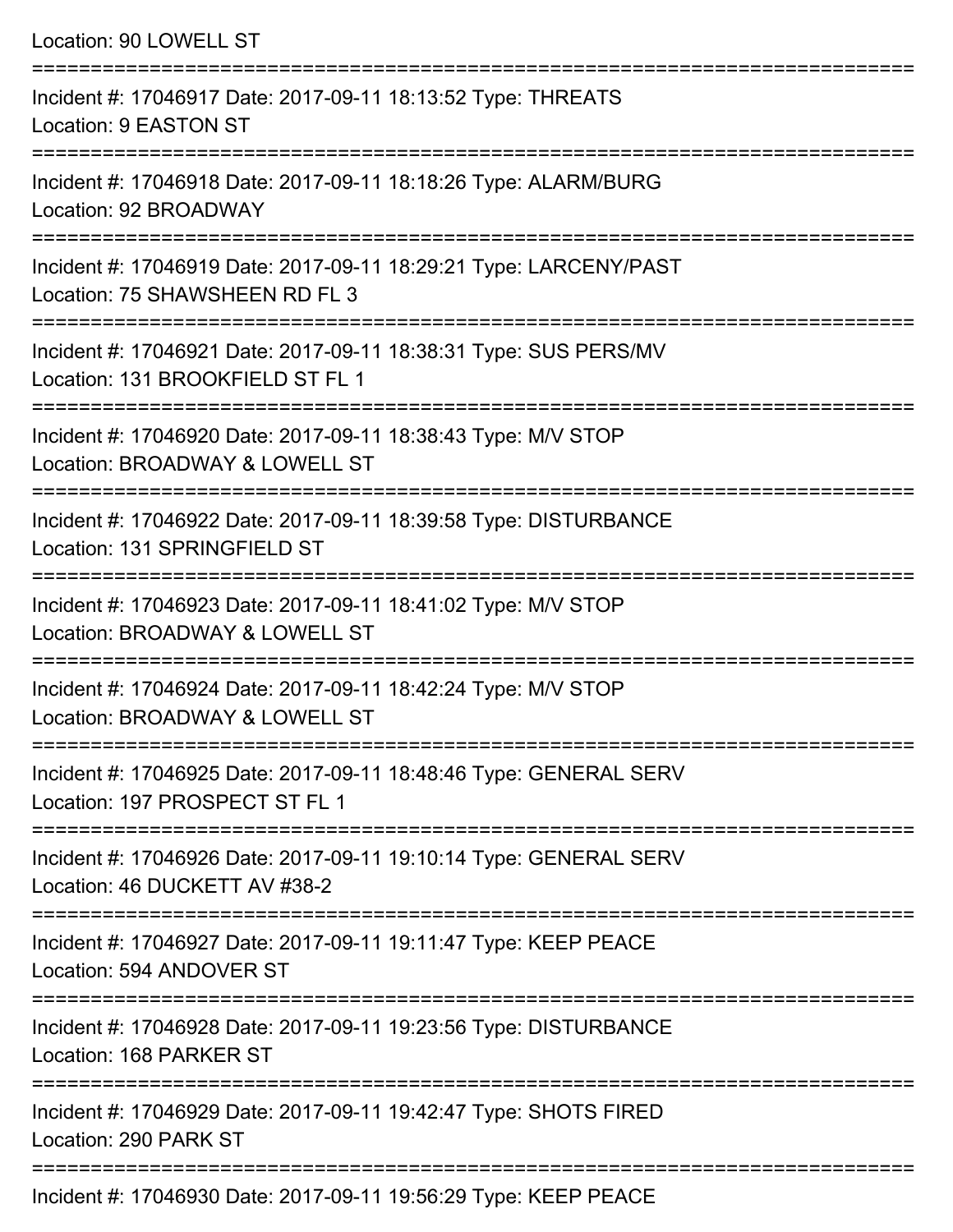| Incident #: 17046931 Date: 2017-09-11 19:57:56 Type: DOMESTIC/PAST<br>Location: WALK IN / ALDER ST & POPLAR ST<br>===================== |
|-----------------------------------------------------------------------------------------------------------------------------------------|
| Incident #: 17046933 Date: 2017-09-11 19:58:08 Type: DISORDERLY<br>Location: 9 LAFAYETTE AV                                             |
| Incident #: 17046932 Date: 2017-09-11 19:58:10 Type: AUTO ACC/PI<br>Location: 70 SALEM ST                                               |
| Incident #: 17046934 Date: 2017-09-11 20:27:46 Type: DRUG OVERDOSE<br>Location: 570 S UNION ST #6                                       |
| Incident #: 17046935 Date: 2017-09-11 20:30:58 Type: DISTURBANCE<br>Location: 91 GREENWOOD ST FL 2                                      |
| Incident #: 17046936 Date: 2017-09-11 20:45:44 Type: KEEP PEACE<br>Location: 25 FOREST ST FL 1                                          |
| Incident #: 17046937 Date: 2017-09-11 20:55:02 Type: CK WELL BEING<br>Location: 83 WEST ST FL 3                                         |
| Incident #: 17046938 Date: 2017-09-11 20:59:12 Type: DISTURBANCE<br>Location: 681 ESSEX ST                                              |
| Incident #: 17046939 Date: 2017-09-11 21:12:28 Type: ALARM/BURG<br>Location: PSYCHOLOGICAL CENTER / 482 LOWELL ST                       |
| Incident #: 17046940 Date: 2017-09-11 21:16:44 Type: THREATS<br>Location: 9 EASTON ST FL 1                                              |
| Incident #: 17046941 Date: 2017-09-11 21:19:51 Type: AUTO ACC/PI<br>Location: 490 ESSEX ST                                              |
| Incident #: 17046942 Date: 2017-09-11 21:53:51 Type: DISTURBANCE<br><b>Location: 1 GENERAL ST</b>                                       |
| Incident #: 17046943 Date: 2017-09-11 22:05:51 Type: TRESPASSING<br>Location: 2 INMAN ST                                                |
| Incident #: 17046944 Date: 2017-09-11 22:21:25 Type: DISTURBANCE                                                                        |